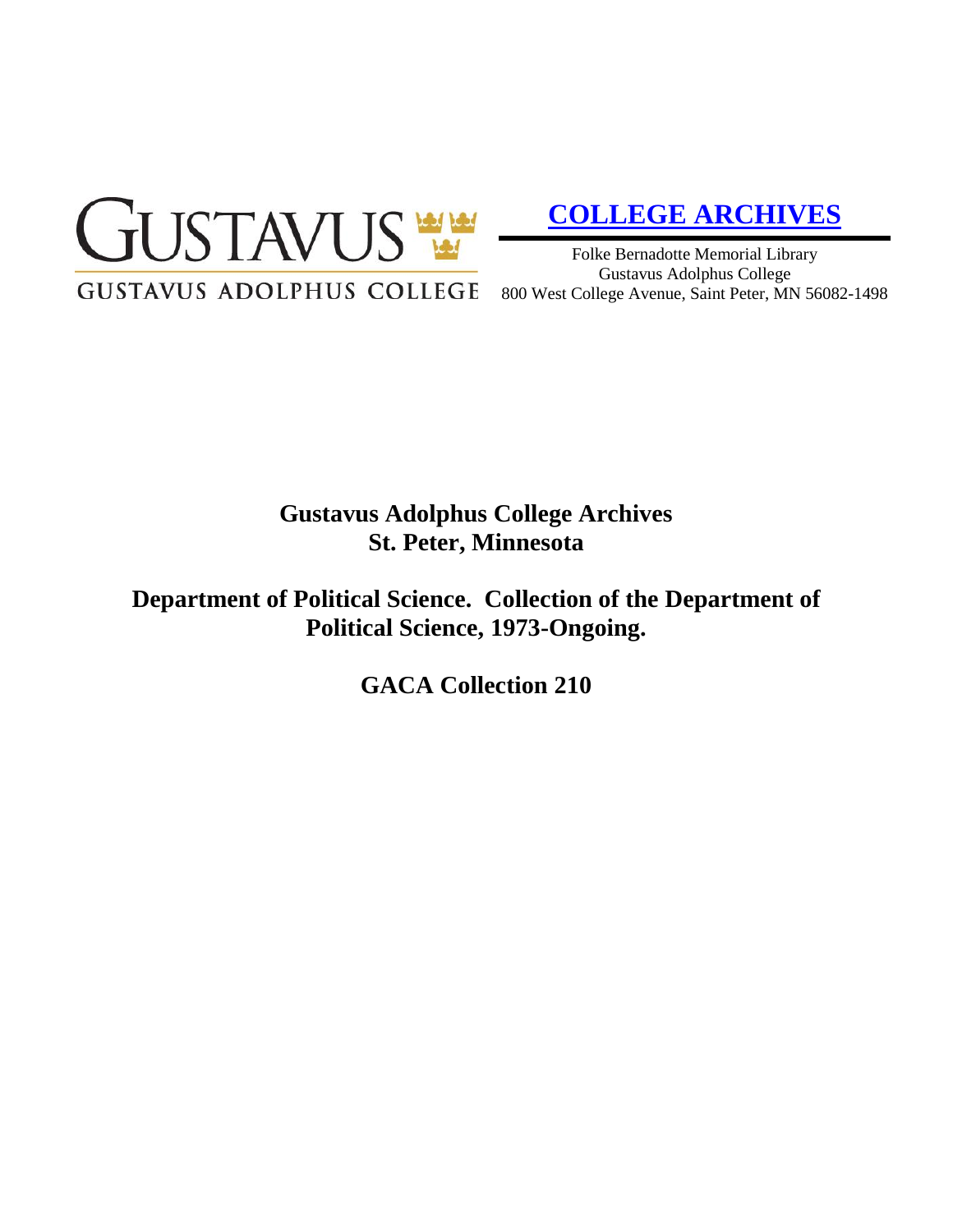#### **Department of Political Science. Collection of the Department of Political Science, 1973- Ongoing. GACA Collection 210. ½ Hollinger box.**

# **ABSTRACT:**

The Political Science Department collection consists of typed newsletters and material regarding scholarships and lectures. Political Science majors and minors were to use the newsletters as a resource for upcoming classes, speakers, and events. In addition, the publications helped students stay updated on happenings within the department and the politics of the day.

# **HISTORICAL NOTE:**

The Gustavus Adolphus College Political Science Department was established in 1969 by Ron Christenson (1969-1978). Christenson, Don Ostrom (1972-2004), and Norm Walbek (1976- 2001) aka the "founding fathers," started out teaching only seven courses a year. Originally, the department found home in the basement of Uhler Hall, but moved into the Schafer Fine Arts Building during the early 1970s. The Political Science Department currently resides on the second floor of Old Main.

# **RESTRICTIONS:**

There are no restrictions on use of this collection for research purposes. The researcher assumes full responsibility for observing all copyright, property, and libel laws as they apply.

Researchers must use collection in accordance with the policies of the College Archives, the Folke Bernadotte Memorial Library, and Gustavus Adolphus College.

## **COLLECTION CITATION:**

Department of Political Science. Collection of the Department of Political Science, 1973- Ongoing. GACA Collection 210. Gustavus Adolphus College Archives, St. Peter, Minnesota.

## **ACQUISITION:**

Ron Christenson transferred this collection during September 1985.

## **PROCESSED BY:**

Maura A. Coonan, archives intern, processed this collection and developed the finding aid during March 2010.

## **SUBJECT HEADINGS:**

Gustavus Adolphus College. Department of Political Science.